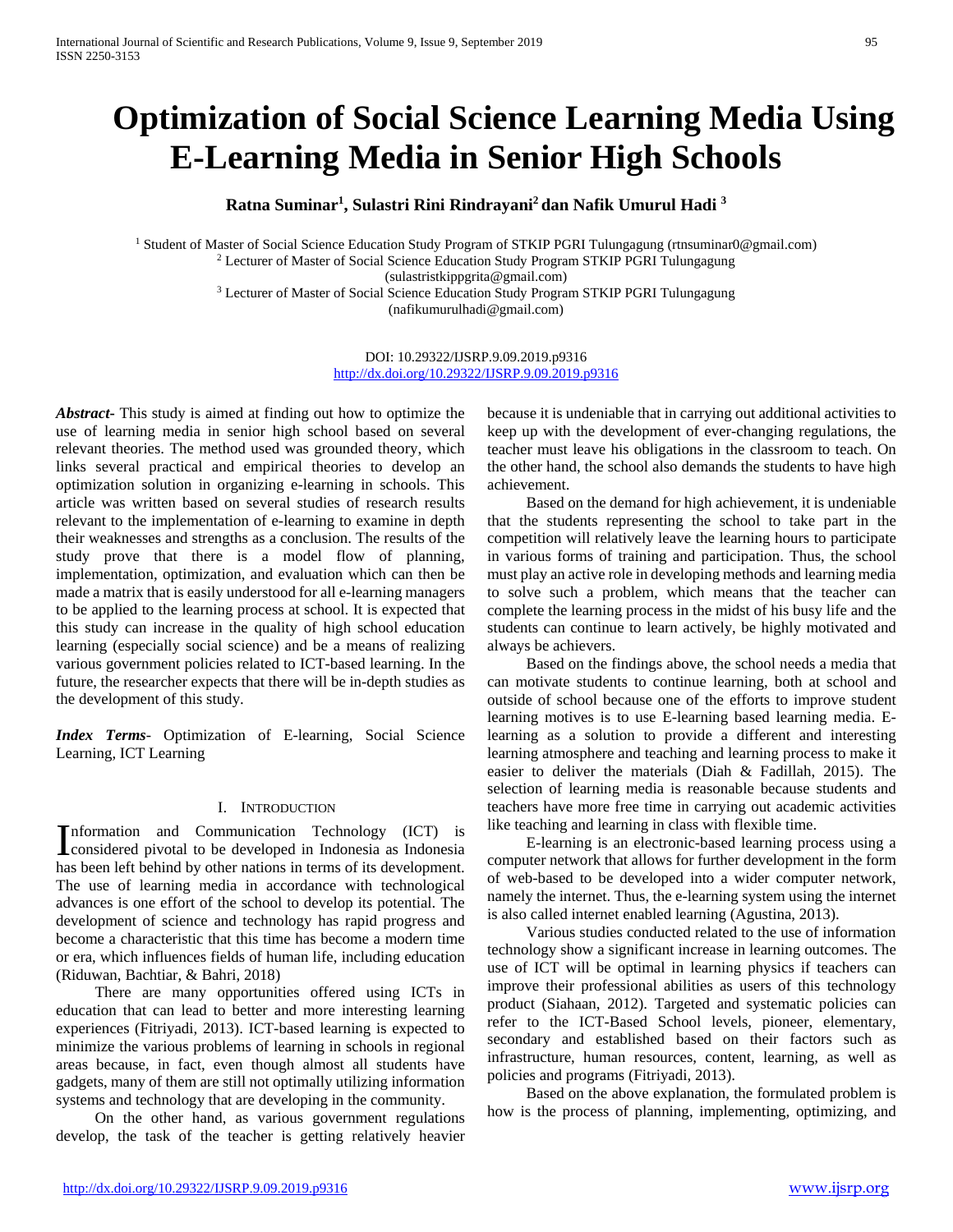evaluating the use of ICT-based learning media by using an elearning program?

#### II. THEORETICAL REVIEW

## **A. Information and Communication Technology (ICT) Based Learning**

 As the information technology (IT) develops rapidly, the need for an IT-based concept and mechanism of teaching and learning (education) is inevitable and the concept which is then known as e-learning has an influence on the process of transformation of conventional education in the form of digital, both in the content and the system (Susanti & Sholeh, 2008). The presence of information technology in the field of education, especially in the teaching and learning process, has become an essential requirement, including by implementing e-learning technology (Kosasi, 2015a).

 Based on some of the opinions mentioned above, then ICTbased learning is a learning model that bases its activities on the sophistication of technology, information, and communication in a digital form both in the content and system (media used).

## **B. E-Learning Media Based Learning**

 Learning activities are a communication process. In other words, learning activities through the media occur when there is communication between recipients of the message with the source through the media. This process only occurs after a feedback (Nurseto, 2011). The term *"e"* or the abbreviation of *electronic* in e-learning is used as a term for all technologies used to support teaching efforts through internet electronic technology (Onno W. Purbo (2002) in Yazdi, 2012). E-learning offers new methods for computer-based distance education and clean technology (Georgiev, Georgieva, & Smrikarov, 2004). Thus, e-learning media-based learning is a learning model that uses all the technological sophistication to support teaching efforts based on computers by still considering the rules contained in the learning process.

E-learning has the characteristics as follows:

 1. *Non-linearity*, the user is free to access the learning object and there are facilities to provide requirements depending on the user's knowledge;

 2. *Self-managing*, the lecturer can manage his own learning process by following the structure that has been created;

 3. *Feedback-interactivity*, learning can be done interactively, and feedback is provided in the learning process;

 4. *Multimedia-learners style*, e-learning provides multimedia facilities. The advantage of using multimedia is that students can understand more clearly and tangibly according to their background;

 5. *Just in time*, e-learning provides flexible time for the user to solve a problem or just to increase knowledge and skills;

 6. *Dynamic updating*, e-learning can update the contents of the material online on the latest changes;

 7. *Easy accessibility/access ease*, it only uses a browser (and maybe some devices installed); and

 8. *Collaborative learning*, with learning tools that enable interaction, means being able to communicate directly at the same time (synchronous) or communicate at different times

(asynchronous) and the user can communicate with the material designers, other students. (Agustina, 2013).

The components that make up e-learning are as follows:

 1. E-learning infrastructure: E-learning infrastructure can be in the form of personal computers (PCs), computer networks, internet and multimedia equipment. This includes teleconference equipment if we provide synchronous learning services through teleconferencing; and

 2. E-learning systems and applications: The software system that virtualizes the conventional teaching and learning process, such as classroom management, creation of material or content, discussion forums, assessment systems (report), online examination systems and all features related to the management of teaching and learning processes, is often called the Learning Management System (LMS). There many open source LMSs that we can use them easily and cheaply to be built in our schools and universities.

(Agustina, 2013).

 To create e-learning that attracts the attention of teachers and students, there are three important things to understand in designing e-learning, which are simple, personal, and fast. *Simple* means making it easier for students to use technology and menu systems. With the ease on the panel provided, it will reduce the introduction of the e-learning system itself so that the participants' learning time becomes more efficient. *Personal* means that the teacher can interact well such as communicating with students in front of the class and interactions become more personal and can monitor the progress of the students. On the other hand, the teacher must also have a system of services and responsiveness that is fast in handling every complaint and the needs of the students (Kosasi, 2015a). The e-learning module prototype developed in accordance with the existing system is divided into two, namely teacher content and student content. The teacher content has broad accessibility, such as making questions, making academic announcements, uploading subject matter, and examining and announcing exam results. The student content is limited to viewing access (academic announcements and exam results), taking exams, and downloading subject matter and assignments (Yazdi, 2012).

 The application of e-learning requires adequate resources, especially human resources. In terms of human resources, the implementation of e-learning certainly requires computer literacy, especially for teachers and students. Computer literacy is a term that is often used to explain basic knowledge that common people, not "computer-expertise people", need to know. Relating to this concept, computer literacy has more to do with the practical aspects of computer use, not the design and development of the computer itself (Murtiyasa, 2017).

 To produce interesting and attractive e-learning, there are three things that must be fulfilled in designing e-learning, namely simple, personal, and fast, with the following explanation:

 1. A simple system will make it easier for students to utilize existing technology and menus. The convenience of the panel provided will reduce the introduction of the e-learning system itself. Thus, the participants' learning time can be streamlined for the learning process itself and not for learning to use the system of e-learning;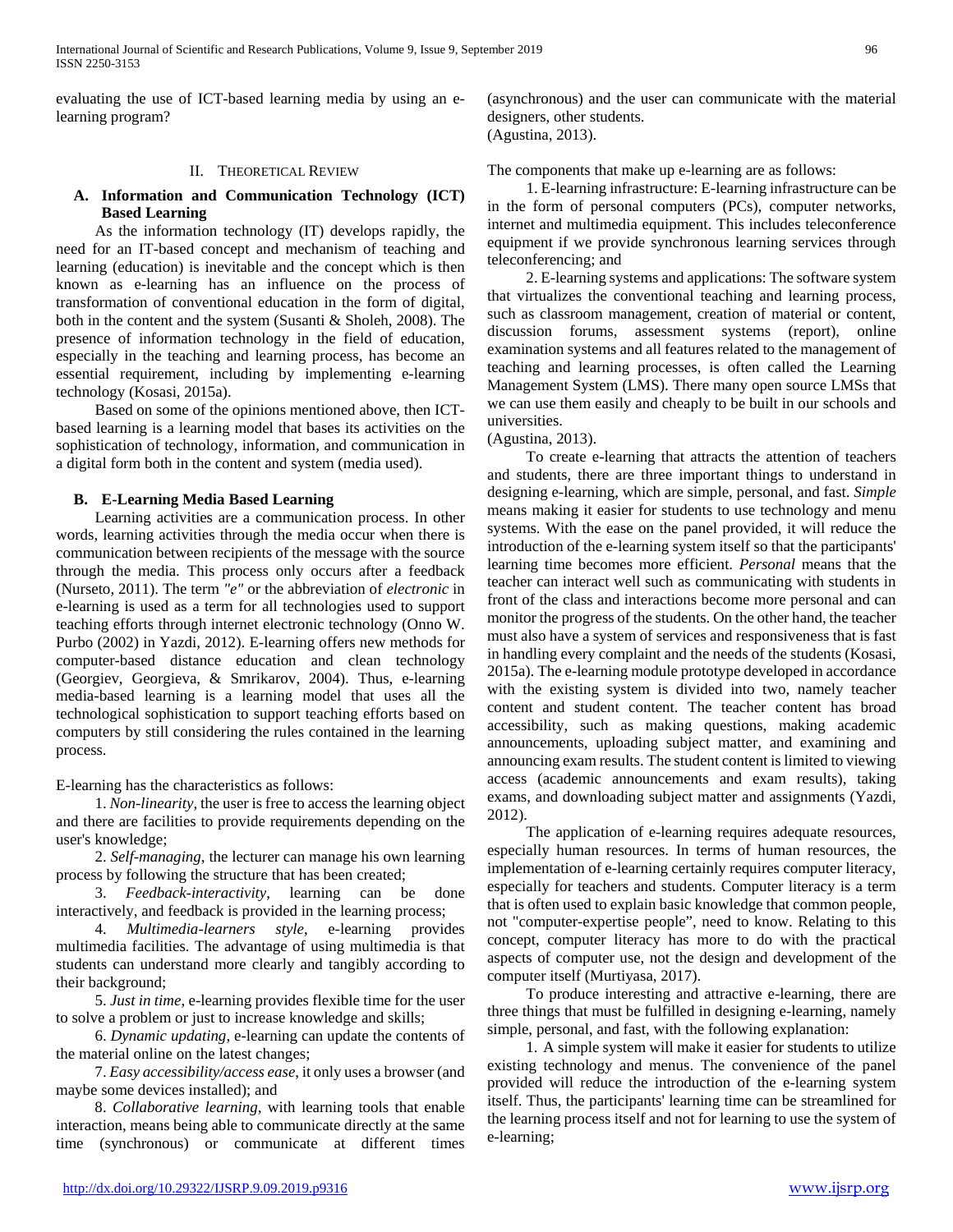2. Personal requirement means the teacher can interact well like a teacher who communicates with his students in front of the class. With a more personal approach and interaction, the teacher can monitor the students' progress and help them with all the problems they face. This will make students feel comfortable for long in front of the computer screen; and

 3. Speed is a fast response to complaints and other student needs. Thus, the improvement of learning can be done as quickly as possible by the teacher (Onno W. Purbo, 2002 in Suyanto, 2005).

#### III. FINDINGS AND DISCUSSION

## **1. Planning of E-Learning Based Learning Media**

 Planning is the main function that influences the following functions. Thus, a teacher must be able to arrange planning in writing (Soleh, 2007). Planning of geography learning starts from the group division, analysis of the material that will be constructed through the creation of learning tools in accordance with the 2013 Curriculum and the media used (Delita, Elfayetti, & Sidauruk, 2016).

 Planning the learning using e-learning media includes the design and making of teaching materials, that cannot be separated from the content on e-learning used. Content is a learning object that is one of the parameters of the success of e-learning through the type, content and weight of the content (Hanum, 2013). The content must be able to provide at least the following:

 1. Teacher-centered content, a procedural, declarative and well and clearly defined learning content;

 2. Learner-centered content, a content that presents instructional outcomes focused on developing creativity and maximizing independence;

 3. Work examples on content material to facilitate understanding and provide opportunities for practice; and

 4. Additional content in the form of educational games as a practice medium of question-maker aid.

Some principles of creating e-learning websites include:

1. Formulating learning objectives;

2. Introducing learning material;

 3. Providing assistance and ease for students to learn the material; and

 4. Providing assistance and ease for students to do assignments with clear instructions and directions;

 5. Delivering learning materials in accordance with generally accepted standards and the level of student development;

 6. Delivering the material systematically and providing learning motivation and the summary at the end of learning;

 7. Delivering the material in accordance with reality to be easily understood, absorbed, and practiced directly by the students;

 8. Providing the method of explanation that is effective, clear, and easily understood by students with illustrations, examples and demonstrations; and

 9. As a tool to find out the success of learning, an evaluation and feedback can be obtained from the students.

(Munir, 2009 in Hanum, 2013).

 Based on the explanation of the theory about the planning of learning media based on e-learning, in general the school should be well prepared to support e-learning facilities to the maximum, minimize the risks of optimally functioning systems, and prepare the teachers and students to be able to use these facilities as well as possible. In addition, schools must be able to improve the quality of teacher's instructional planning using e-learning website-based learning through various trainings.

## **2. Implementation of E-Learning Based Learning Media**

 Each learning method must contain the formulation of organizing learning materials, delivery strategies, and management of activities by considering the learning objectives, learning obstacles, student characteristics to achieve the effectiveness, efficiency, and attractiveness of learning (Miarso, 2004 in Hanum, 2013). Learning using e-learning is learning by utilizing internet technology to improve the learning environment with rich content and broad scope. E-learning is the use of learning media using the internet to deliver a series of solutions that can enhance knowledge and skills (Rossenberg, 2006 in Hanum, 2013).

 As explained above, we can examine the authentic evidence of the occurrence of ICT-based learning from the Lesson Plan (RPP) compiled and its implementation carried out by each subject teacher at school. The lesson plan that integrates ICT in learning can be arranged through 2 (two) approaches, namely the idealist and pragmatic approaches (Kusmana, 2011).

 First, the Idealist Approach can be started by determining the topic, learning objectives to be achieved, and learning activities by utilizing ICT media (such as modules, worksheets, audio programs, VCD/DVD, CD-ROMs, online learning materials on the internet, or other synchronous and asynchronous communication tools) that are relevant to achieving the learning objectives. Second, the Pragmatic Approach can be initiated by identifying ICT media (such as books, modules, worksheets, audio programs, VCD / DVD, CD-ROOM, online learning materials on the internet, or other synchronous and asynchronous communication tools) that exist or may be able to be carried out or used and choosing the topics that can be supported by the existence of these ICTs and ended by planning relevant learning strategies to achieve basic competencies and indicators of learning outcomes from the topic of the lesson.

 The strategies that can be chosen according to the two approaches are: Resources-based learning, Case/problem-based learning, Simulation-based learning, and Collaborative-based learning.

## **3. Optimization of E-Learning Based Learning Media**

 From the definition and function of learning media, it can be concluded that learning media is one of the external factors that influences the success of learning activities. In general, the benefit of learning media is to facilitate interactions between the teacher and students for more effective and efficient learning activities. The success of e-learning is supported by the maximum interaction between the teacher and students, the students and various learning facilities, the students and other students, as well as the existence of active learning patterns in these interactions (Hanum, 2013).

 Various efforts in optimizing the development of e-learning can be done following the development of available ICT facilities.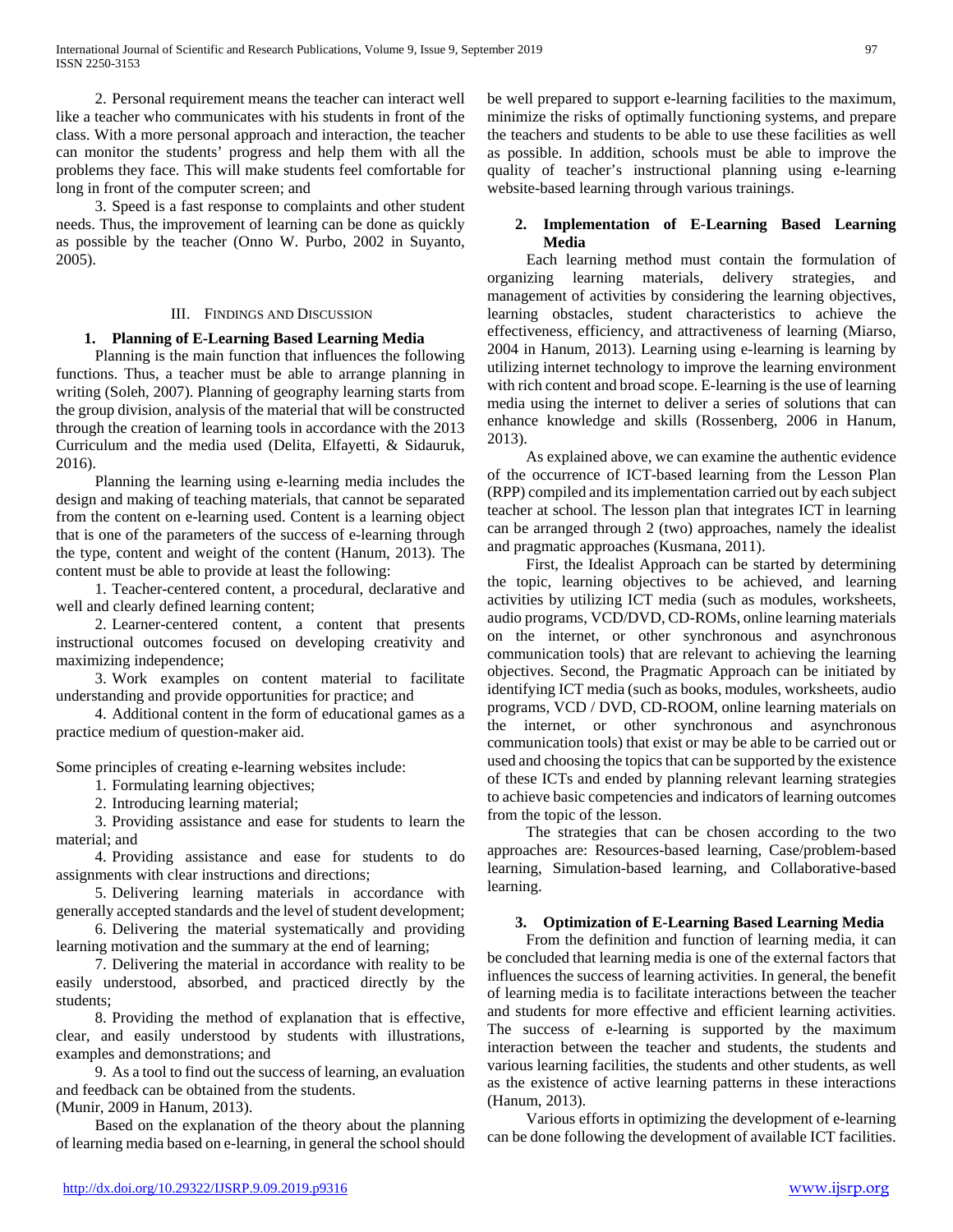Sometimes ICT facilities are not equipped at the same time. Likewise, the prototype of learning materials and instructional designs that will be used continue should be considered and evaluated continuously (Kusmana, 2011). In order to optimize ICT, computers and ICT must be mastered by all school components (Suyatno, 2018). The utilization is very broad. Administrators can use computers and ICT to develop database systems and online services. The teacher can use them to develop teaching materials, create learning media, and make an evaluation question bank. The principal can use them to develop a Just in Time (JIT) management system, where he only needs "click" on the computer to get what he needs. Students can use them to learn and access information. To support these activities, the school environment must use wi-fi hot spots, so the internet can be accessed anywhere in the school environment without using a network cable.

 To support the process of integrating ICT in learning, school management, teachers and students must understand the 9 (nine) principles of ICT integration in learning consisting of the following principles:

 1. Active: allowing students to be actively involved by an interesting and meaningful learning process;

 2. Constructive: allowing students to combine new ideas into prior knowledge to understand the meaning or curiosity and doubt that has existed in their minds;

 3. Collaborative: allowing students in a group or community to cooperate with each other, share ideas, suggestions or experiences, advise and provide input for fellow group member;

 4. Enthusiastic: allowing students to actively and enthusiastically strive to achieve the desired goals;

 5. Dialogical: allowing the learning process inherently as a social and dialogical process in which students benefit from the communication process both inside and outside of school;

 6. Contextual: allowing learning situations to be directed to meaningful (real-world) learning processes through a "problembased or case-based learning" approach;

 7. Reflective: allowing students to be aware of and reflect on what they have learned as part of the learning process itself;

 8. Multisensory: allowing learning to be delivered for various learning modalities (multisensory), both audio, visual, and kinesthetic; and

 9. High order thinking skills training: allowing to practice higher-order thinking skills (such as problem solving, decision making, etc.), which indirectly increases "ICT and media literacy". (Kusmana, 2011).

 Based on the relevant theory in terms of optimizing elearning based learning media, the school can do create a vision of future learning based on ICT, relocate owned resources, provide supporting infrastructure and student access to credible ICTs, and prepare competent and highly professional teaching staff in the ICT field.

## **4. Evaluation of E-Learning Based Learning Media**

 Learning evaluation is an indicator tool to assess the achievement of predetermined objectives and the overall teaching implementation process (Hanum, 2013). Evaluation is not just assessing an activity spontaneously and incidentally, but is an activity to assess something in a planned, systematic, and directed way based on clear objectives (Wulandari & Sarjono, 2013).

 The evaluation of the implementation of e-learning can be seen in terms of increasing knowledge and skills, learning environment, and its effect. The evaluation of the implementation of e-learning is the process of analyzing the quality of the webbased learning process (e-learning) and the extent to which the achievement of the e-learning process can be felt by students. The evaluation is carried out as a form of assessment of various components found in e-learning (Hanum, 2013).

 Before the program starts, it's a good idea to try by taking a few samples of people who are asked to help evaluate. The process of the stages above requires a relatively long time because the prototype needs to be evaluated continuously. Inputs from others or students need to be taken seriously by paying attention to some of the problems that often arise in e-learning implementation as follows:

a. Problems of access to carry out e-learning such as the availability of internet, electricity, telephone, and other infrastructure;

b. Problems with software availability. How to work on inexpensive software;

c. Problems of its impact on the existing curriculum;

d. Problems of skill and knowledge; and

e. Problems of attitudes towards ICT E-learning. (Kusmana, 2011).

 Evaluation activities as part of any learning program need to be further optimized and not only rely on an assessment of learning outcomes, but also need an assessment of the inputs, outputs and quality of the learning process itself (Widoyoko, 2011). Optimizing the evaluation system has two meanings. First, it is an evaluation system that provides optimal information. Second, it is the benefit achieved from evaluation. The main benefit of the evaluation is to improve the quality of learning, which will increase the quality of education.

 In the education field, in terms of its objectives, there are macro and micro evaluations. The macro evaluation targets the educational program, which is a program planned to improve the education. Micro-evaluation is often used at the classroom level, especially to find out students' learning achievement. This learning achievement is not only cognitive, but also includes all the potentials that exist in students. Thus, the target of microevaluation is the learning program in the classroom and the person in charge is the teacher for the school or the lecturer for the university (Mardapi, 2000 in Widoyoko, 2011).

 From the various opinions mentioned above, it can be concluded that the learning evaluation should use e-learning media for students in the scope of not only e-learning outcomes, but also the evaluation of the students' activities in using e-learning media. In other words, evaluation is based on:

 1. Input, including the introduction of basic material to be given, which can be in the form of enthusiasm of each student in using media;

 2. The process, an evaluation to see the optimization of students in using e-learning media; and

 3. Output, an evaluation of the learning outcomes of geography based on the results of tests to students.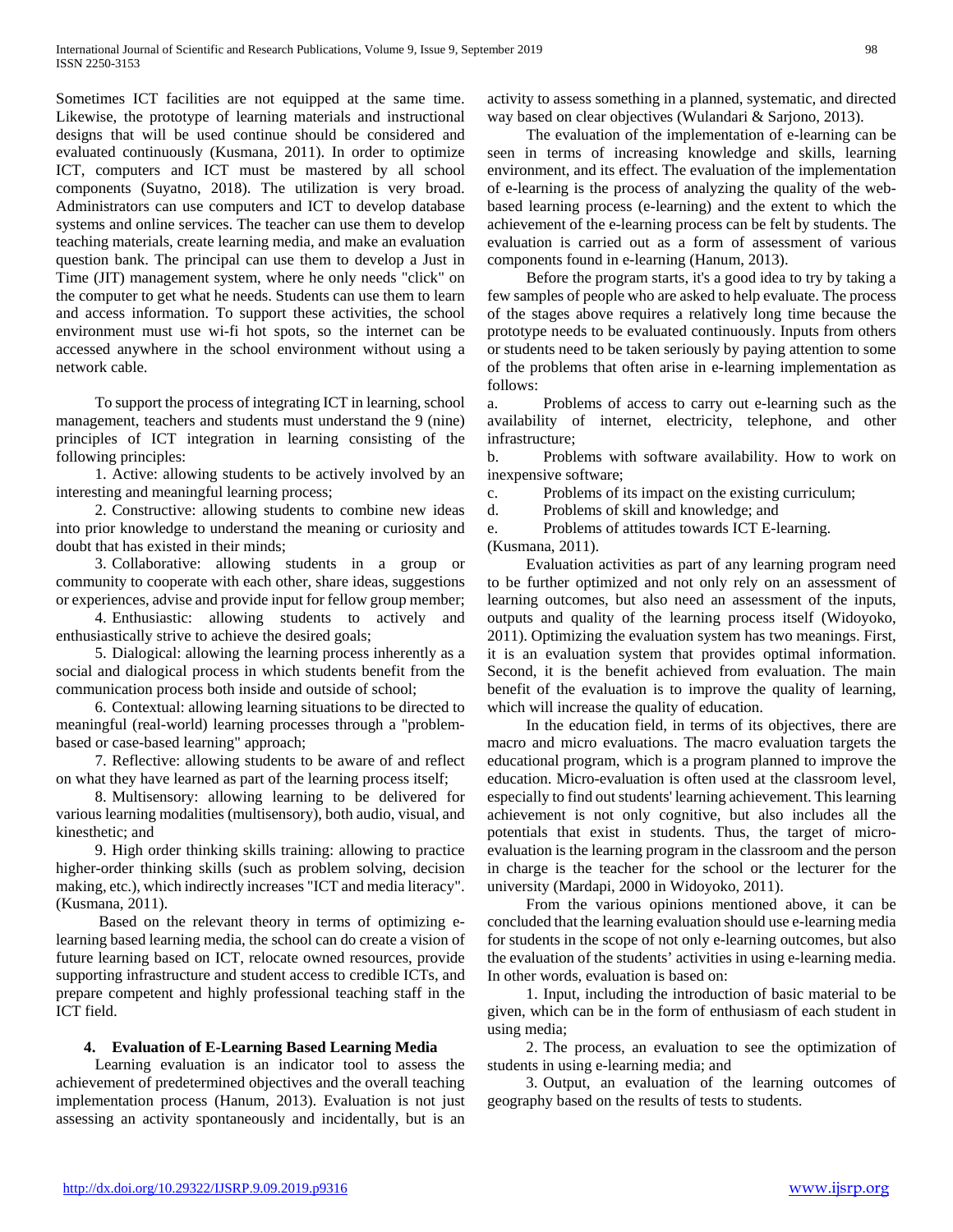**5. Operational Framework of Optimization of E-Learning Based Learning Media in Senior High Schools**

 From various theories collected, a framework can be made to optimize the management of e-learning in schools illustrated in Figure 1 as follows:



Source: Various relevant theories developed by researchers **Figure 1: E-Learning Management Optimization Framework**

 Figure 2.1 illustrates the whole process of managing e-learning carried out systematically, with an evaluation aspect of the elements of the input, process, and output of each process starting from planning, implementing, and optimizing. The dimensions of the tools, teachers, and students associated with the framework are outlined in Table 1 as follows:

**Table 1 Elaboration of Indicators for E-Learning Management Optimization Framework**

| No.            | <b>Dimension</b> | Input                                                                                                                                                     | <b>Process</b>                                                                                    | Output                                                                                                  |
|----------------|------------------|-----------------------------------------------------------------------------------------------------------------------------------------------------------|---------------------------------------------------------------------------------------------------|---------------------------------------------------------------------------------------------------------|
| 1              | <b>Planning</b>  |                                                                                                                                                           |                                                                                                   |                                                                                                         |
|                | Tool             | Inventory of the needs<br>for program, networks,<br>access availability, and<br>class eligibility                                                         | Provision of programs,<br>networks, availability<br>of access, and class<br>eligibility           | Readiness of program,<br>networking, access, and<br>class eligibility                                   |
|                | Teacher          | Program socialization,<br>the selection of e-<br>learning teachers<br>on<br>certain subjects with<br>ICT competence as a<br>benchmark<br>for<br>selection | Training for selected<br>teachers by providing<br>modules as a guide for<br>practicing            | The teacher can master<br>the e-learning program<br>and provide education<br>and training to students   |
|                | Student          | Getting education from<br>the school conducted<br>by subject teachers                                                                                     | <b>Students</b><br>given<br>are<br>training on how<br>to<br>operate the program                   | Students<br>can<br>run<br>$e-$<br>learning programs                                                     |
| $\overline{2}$ | Implementation   |                                                                                                                                                           |                                                                                                   |                                                                                                         |
|                | Tool             | networks<br>Programs,<br>and access have been<br>filled<br>with<br>subject<br>matter                                                                      | networks<br>Programs,<br>and access are run                                                       | Evaluating<br>the<br>limitations of the tools<br>used                                                   |
|                | Teacher          | Making lesson plans<br>based on e-learning                                                                                                                | Organizing the learning<br>process                                                                | Observing the students<br>about their understanding<br>of<br>lessons<br>using<br>$e-$<br>learning media |
|                | Student          | Preparing the media<br>and listening to the<br>teacher's instructions                                                                                     | Operating<br>e-learning<br>that has been available<br>following<br>the<br>and<br>learning process | Re-asking the unclear<br>teacher's explanation and<br>submitting<br>the<br>assignments                  |
| 3              | Optimization     |                                                                                                                                                           |                                                                                                   |                                                                                                         |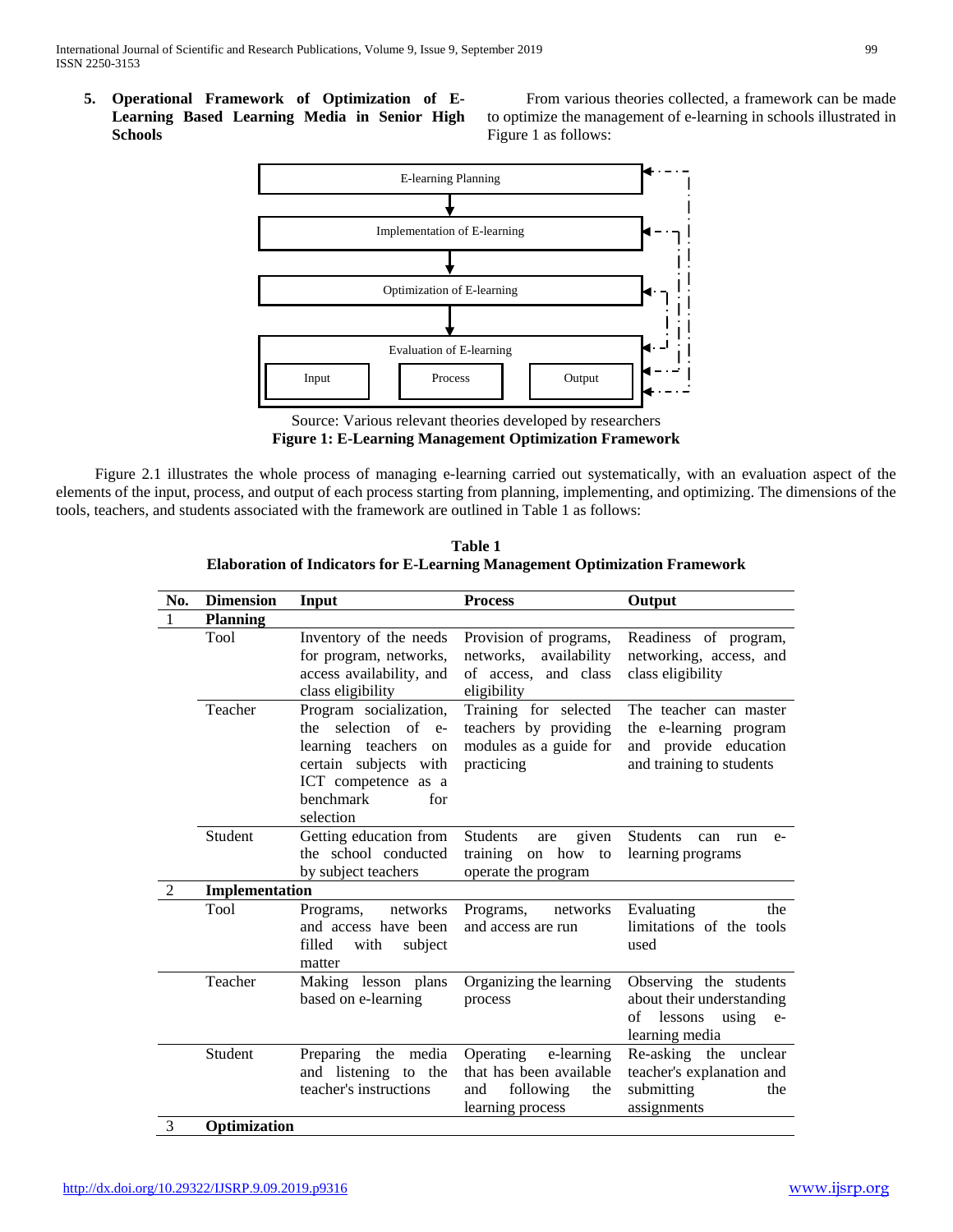|   | Tool              | Improving the quality<br>of<br>the<br>programs,<br>and access<br>networks.<br>speeds                                                                                                                                  | of<br>Availability<br>$e-$<br>learning access to be<br>accessed outside<br>the<br>classroom | Ease of use of tools using<br>each student's gadget                                                                          |
|---|-------------------|-----------------------------------------------------------------------------------------------------------------------------------------------------------------------------------------------------------------------|---------------------------------------------------------------------------------------------|------------------------------------------------------------------------------------------------------------------------------|
|   | Teacher           | Providing<br>continuous<br>training on improving<br>the quality of programs<br>and modifying lesson<br>plans that are better and<br>easier for students to<br>understand<br>when<br>studying outside the<br>classroom | Providing online-based<br>materials<br>without<br>having to face to face                    | <b>Teachers</b><br>freely<br>can<br>assess student learning<br>outside<br>the<br>outcomes<br>classroom                       |
|   | Student           | Students have gadgets<br>easily<br>access e-<br>to<br>learning                                                                                                                                                        | Students can access e-<br>learning<br>outside<br>οf<br>school                               | <b>Students</b><br>their<br>collect<br>learning results online<br>without having to go to<br>class or school                 |
| 4 | <b>Evaluation</b> |                                                                                                                                                                                                                       |                                                                                             |                                                                                                                              |
|   | Tool              | Evaluation of program<br>updates.<br>networks.<br>availability of access,<br>and class eligibility                                                                                                                    | Evaluation<br>of<br>the<br>estimated speed of the<br>program to be accessed<br>properly     | Evaluation of strengths<br>and weaknesses in the<br>ability of all program<br>components, networks,<br>and class eligibility |
|   | Teacher           | and/or<br>Creating<br>compiling<br>test<br>materials                                                                                                                                                                  | Giving tests to students<br>both from inside and/or<br>outside the classroom                | Assessing the results of<br>tests done by students                                                                           |
|   | Student           | Able to understand the<br>contents of the tests<br>provided                                                                                                                                                           | Doing the test given<br>well                                                                | Collecting the results of<br>tests that have been done                                                                       |
|   | $\sim$            |                                                                                                                                                                                                                       |                                                                                             |                                                                                                                              |

Source: Various Operational Developed References

#### IV. CONCLUSION

 Based on the theoretical studies discussed, it can be concluded that the process of managing e-learning must be done in a systematic way, with evaluation aspects of the elements of input, process, and output for each process starting from planning, implementation, optimization, to evaluation. The framework built is one of the efforts in estimating every possible level of failure and/or success of the e-learning use in schools. This framework shows the dimension of tools, teachers, and students about the development of e-learning management in senior high schools. Therefore, e-learning management problems can be minimized in order to run well. On the other hand, the problems that underlie program implementation can be minimized by looking at various indicators in the problem framework.

#### **REFERENCES**

- [1] Delita, F., Elfayetti, & Sidauruk, T. (2016a). Peningkatan Soft Skills dan Hard Skills Mahasiswa Melalui Project-Based Learning Pada Mata Kuliah Perencanaan Pembelajaran Geografi. *Geografi*, *8*(2), 124–135.
- [2] Fitriyadi, H. (2013). Integrasi Teknologi Informasi Komunikasi dalam Pendidikan: Potensi Manfaat, Masyarakat Berbasis Pengetahuan, Pendidikan Nilai, Strategi Implementasi dan Pengembangan Profesional. *Jurnal Pendidikan Teknologi Dan Kejuruan*, *21*(3), 269–284.
- [3] Georgiev, T., Georgieva, E., & Smrikarov, A. (2004). M-Learning a New Stage of Е -Learning, 1–5.
- [4] Hanum, N. S. (2013). Keefektifan e-learning sebagai media pembelajaran (studi evaluasi model pembelajaran e-learning SMK Telkom Sandhy Putra

Purwokerto). *Jurnal Pendidikan Vokasi*, *3*(1), 90–102. https://doi.org/10.21831/jpv.v3i1.1584

- [5] Harahap, F. S., & Susanti, Y. (2018). Pengembangan Modul Geografi Berbasis POE (Predict, Observe, Explain) Pada Materi Pemanfaatan Peta, Pengindraan Jauh, dan SIG di Kelas XII SMA Negeri 1 Bukittinggi. *Buana*, *2*(2), 706–716.
- [6] Harry, K. (2003). *Higher Education Through Open and Distance Learning*. (K. Harry, Ed.). New York: Taylor & Francis e-Library.
- [7] Iskandar, & Anzani, F. (2018). Pelaksanaan Sistem Moving Class pada Pembelajaran Ilmu Pengetahuan Sosial di SMP 1 Kuala Biruen. *Jurnal Sains Ekonomi Dan Edukasi*, *6*(1), 5–13.
- [8] Kosasi, S. (2015a). Perancangan E-learning untuk Meningkatkan Motivasi Belajar Guru dan Siswa. *Jurnal Informatika*, (0362), 27213. https://doi.org/10.1007/s10619-011-7079-6.
- [9] Kurniawan, A. D. (2013). Metode Inkuiri Terbimbing Dalam Pembuatan Media Pembelajaran Biologi Untuk Meningkatkan Pemahaman Konsep dan Kreativitas Siswa SMP. *Pendidikan IPA Indonesia*, *2*(1), 8–11.
- [10] Kusmana, A. (2011). E-learning Dalam Pembelajaran. *Lentera Pendidikan*, *14*(1), 35–51.
- [11] Murtiyasa, B. (2017). Pemanfaatan Teknologi Informasi dan Komunikasi untuk Meningkatkan Kualitas Pembelajaran Matematika. *Jurnal Pendidikan Matematika UNY*, *2*(4), 1–19.
- [12] Mutofa, Z., Susilo, H., & Muhdhar, M. H. I. Al. (2016). Penerapan Model Pembelajaran Problem Based Learning Melalui Pendekatan Kontekstual Berbasis Lesson Study Untuk Meningkatkan Kemampuan Memecahkan Masalah dan Hasil Belajar Kognitif Siswa SMA. *Pendidikan*, *1*(5), 885–889.
- [13] Novaliendry, D. (2013). Aplikasi Game Geografi Berbasis Multimedia Interaktif (Studi Kasus Siswa Kelas IX SMPN 1 Rao). *Tekhnologi Informasi & Pendidikan*, *6*(2), 106–118.
- [14] Nurseto, T. (2011). Membuat Media Pembelajaran yang Menarik. *Jurnal Ekonomi & Pendidikan*, *8*(1), 19–35.
- [15] Riduwan, K., Bachtiar, & Bahri. (2018). Pengembangan Media Mobile Learning Berbasis Android Tentang Sistem Imun pada Mata Pelajaran